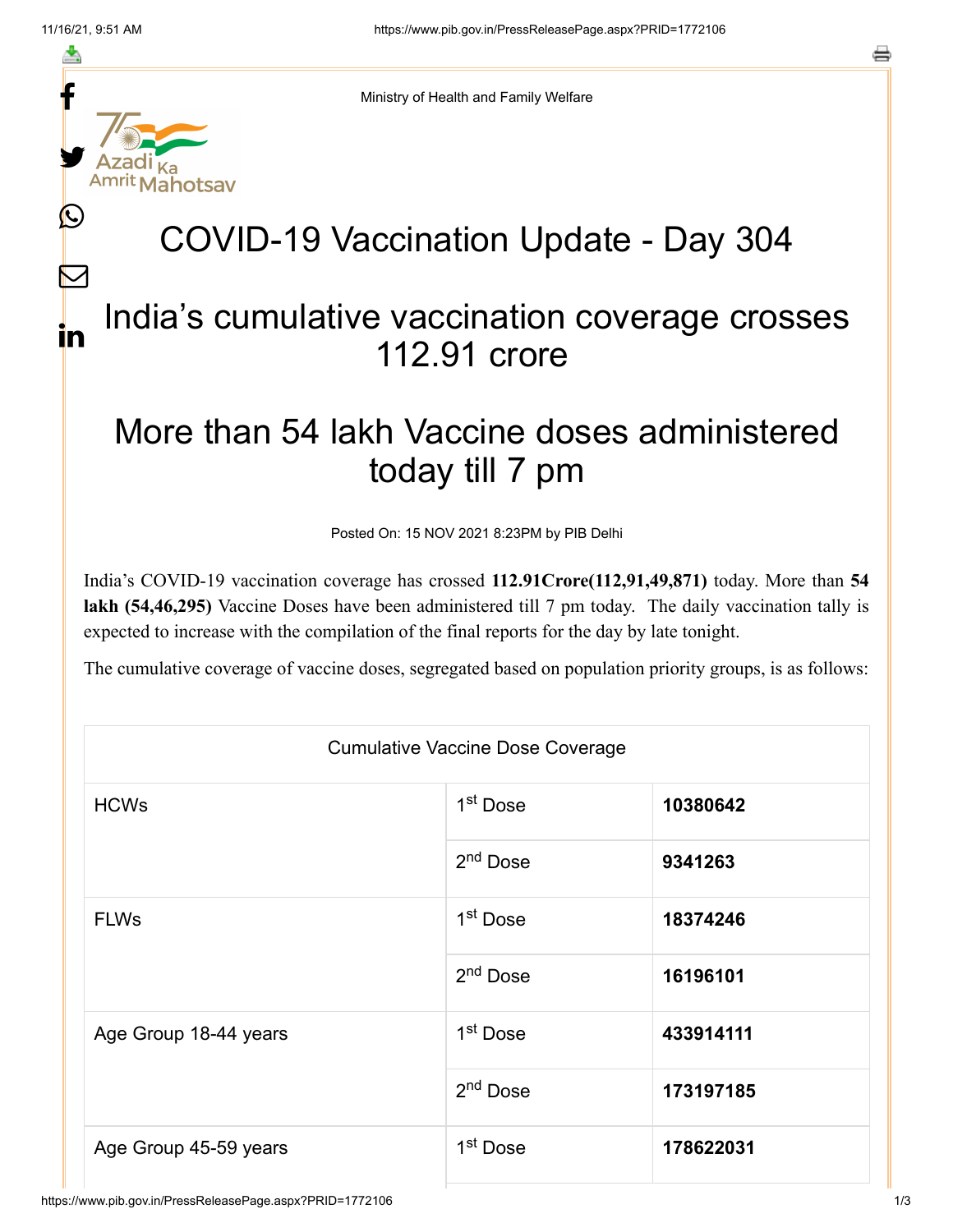| f                 |                                              | 2 <sup>nd</sup> Dose | 105719007  |
|-------------------|----------------------------------------------|----------------------|------------|
|                   | Over 60 years                                | 1 <sup>st</sup> Dose | 111915823  |
| $\mathbf{\Omega}$ |                                              | 2 <sup>nd</sup> Dose | 71489462   |
| K                 | Cumulative 1 <sup>st</sup> dose administered |                      | 753206853  |
|                   | Cumulative 2 <sup>nd</sup> dose administered |                      | 375943018  |
| in                | Total                                        |                      | 1129149871 |

Today's achievement in the vaccination exercise, segregated by population priority groups, is as follows:

| Date: 15 <sup>th</sup> November, 2021 (304 <sup>th</sup> Day) |                      |         |  |  |
|---------------------------------------------------------------|----------------------|---------|--|--|
| <b>HCWs</b>                                                   | 1 <sup>st</sup> Dose | 78      |  |  |
|                                                               | 2 <sup>nd</sup> Dose | 6694    |  |  |
| <b>FLWs</b>                                                   | 1 <sup>st</sup> Dose | 151     |  |  |
|                                                               | 2 <sup>nd</sup> Dose | 16690   |  |  |
| Age Group 18-44 years                                         | 1 <sup>st</sup> Dose | 1201461 |  |  |
|                                                               | 2 <sup>nd</sup> Dose | 2653318 |  |  |
| Age Group 45-59 years                                         | 1 <sup>st</sup> Dose | 286204  |  |  |
|                                                               | 2 <sup>nd</sup> Dose | 750679  |  |  |
| Over 60 years                                                 | 1 <sup>st</sup> Dose | 167315  |  |  |
|                                                               | 2 <sup>nd</sup> Dose | 363705  |  |  |